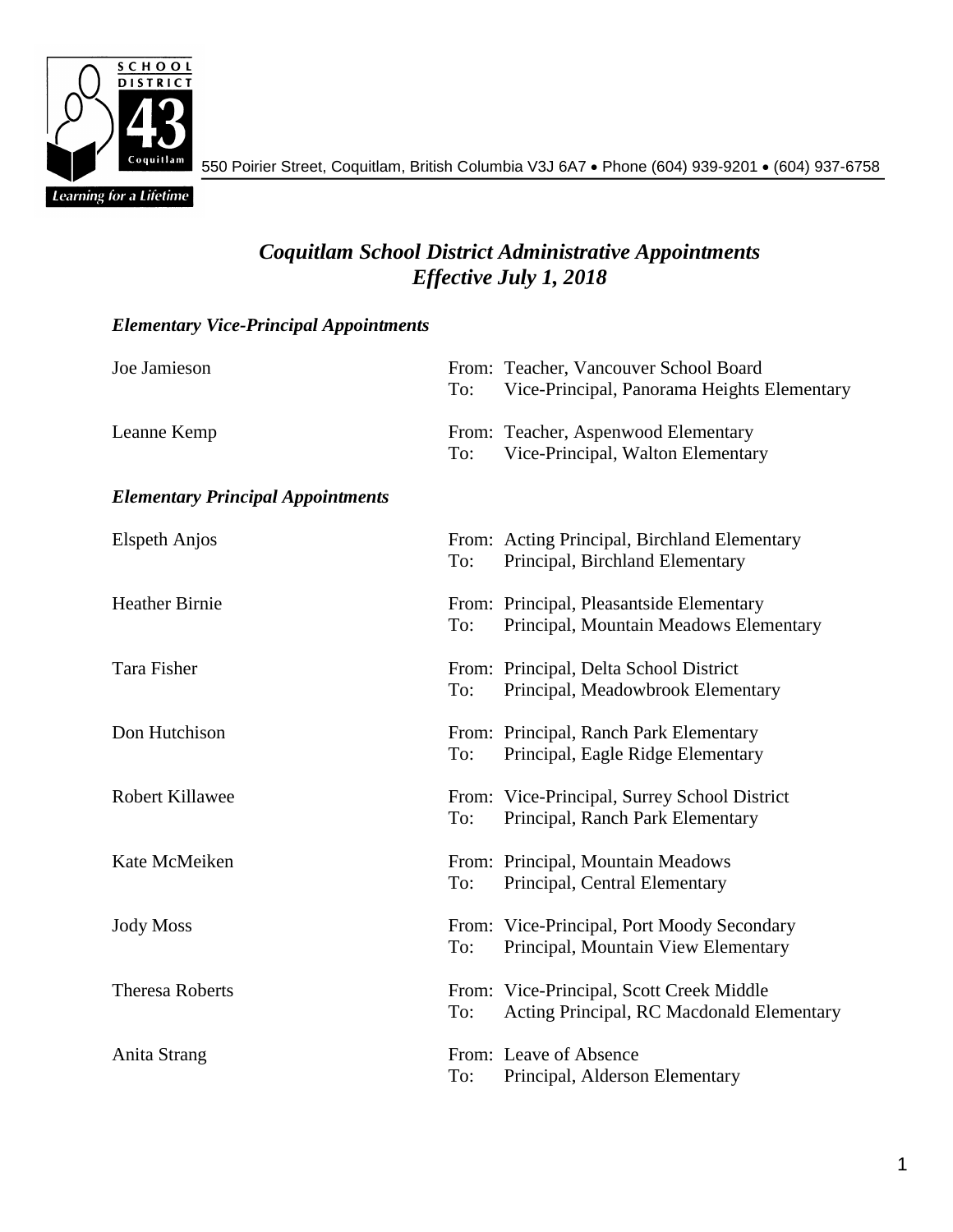## *Elementary Principal Appointments cont'd*

| Ceri Watkins                                 | To: | From: Principal, RC Macdonald Elementary<br>Principal, Pleasantside Elementary               |
|----------------------------------------------|-----|----------------------------------------------------------------------------------------------|
| <b>Middle Vice-Principal Appointments</b>    |     |                                                                                              |
| <b>Colleen Castonguay</b>                    | To: | From: Vice-Principal, Walton Elementary<br>Vice-Principal, Scott Creek Middle                |
| <b>Middle Principal Appointments</b>         |     |                                                                                              |
| Mark Clay                                    | To: | From: Principal, Maillard Middle<br>Principal, Moody Middle                                  |
| <b>Tristan McCutcheon</b>                    | To: | From: Principal, Central Elementary<br>Principal, Maillard Middle                            |
| <b>Secondary Vice-Principal Appointments</b> |     |                                                                                              |
| <b>Beth Applewhite</b>                       | To: | From: Vice-Principal, Surrey School District<br>Vice-Principal, Pinetree Secondary           |
| <b>Sharon Starr</b>                          | To: | From: Counsellor, Pinetree Secondary<br>Vice-Principal, Port Moody Secondary                 |
| <b>Secondary Principal Appointments</b>      |     |                                                                                              |
| <b>Heather Murphy</b>                        | To: | From: Principal, Terry Fox Secondary<br>Principal, Dr. Charles Best Secondary                |
| David Starr                                  | To: | From: Principal, Burnaby School District<br>Principal, Terry Fox Secondary                   |
| <b>District Administrative Appointments</b>  |     |                                                                                              |
| Lisa Dube                                    | To: | From: Vice-Principal, Pinetree Secondary<br>Principal, Encompass 10-12 / COL K-9 / SWIS team |
| <b>Resignations</b>                          |     |                                                                                              |
| <b>Trevor Kolkea</b>                         | To: | From: Principal, Moody Middle<br>Resignation                                                 |